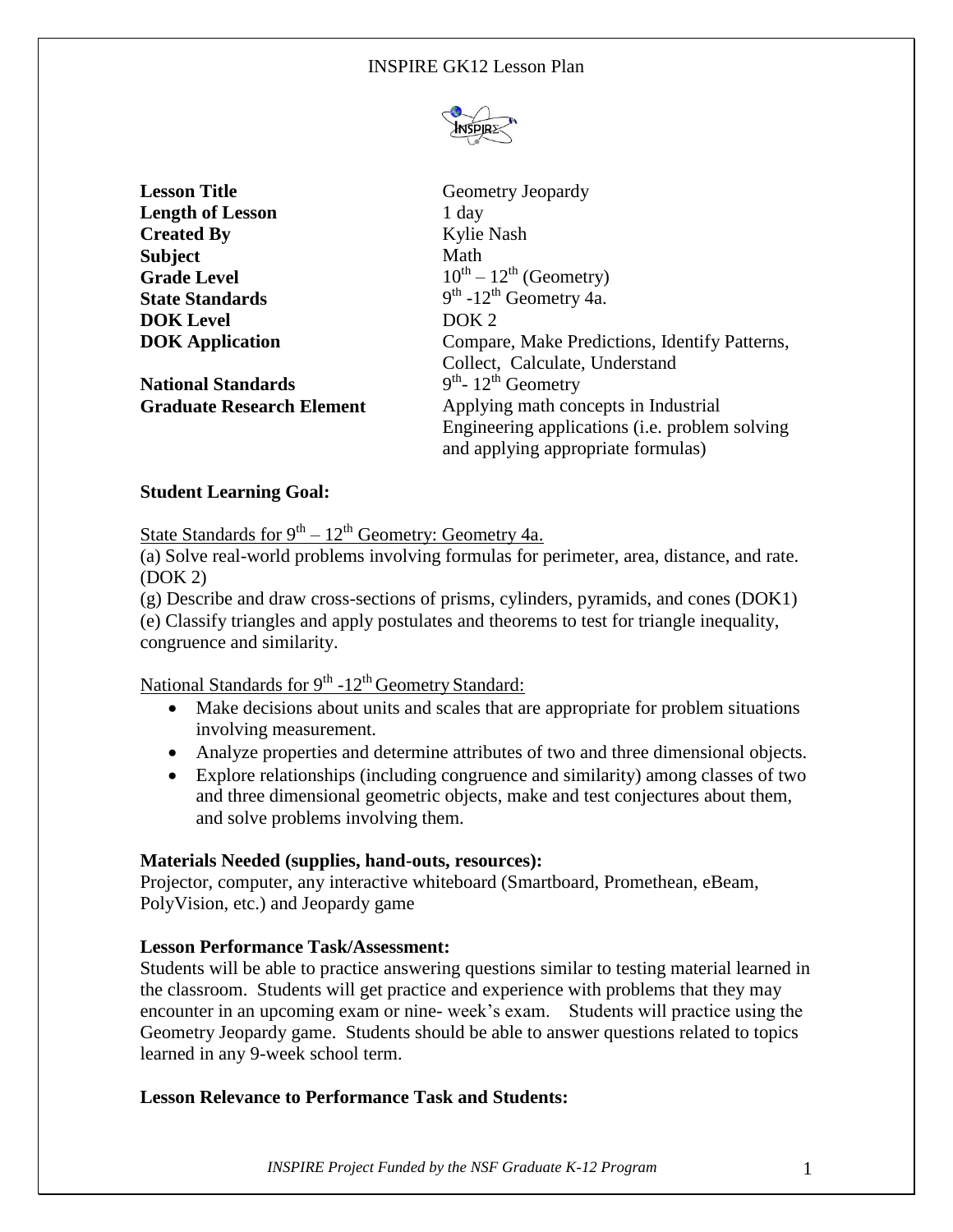

Students will be learning and studying while having fun. Students will have a competitive edge to win the game at the same time study the learned material. This activity will help strengthen math skills through an application that is familiar and fun to them. Students will learn concepts related to calculating perimeter, area, and other dimensions of polygons. Identify dimensions of symmetry. These lessons and performance tasks will strengthen the students, interest, knowledge and understanding of mathematical concepts of angle measurement and polygon shape design through the use of hands on activities to synthesize and interpret concepts learned in the classroom.

#### **Anticipatory Set/Capture Interest:**

Students will be told that they are contestants on the Geometry Jeopardy Game Show. Winners will receive prizes (candy, local prizes or points to be added to upcoming exam, etc.). The overall winner can be photographed and displayed in school paper, bulletin board etc. The Jeopardy game will be used as short review for an upcoming exam on material learned to a point.

#### **Guided Practice:**

The instructor will give an introduction to the rules and guidelines for playing Geopardy. Students can be divided up into teams and one person from each team competes to answer the equations using the handheld dry erase boards. Each team gets a point or money amount for each correct answer. Each team member rotates in a round robin order. The team with the most points (money) wins; in case of a tie, a daily double question should be prepared.

#### **Independent Practice:**

Students will get practice working example problems and answering questions related topics learned in class using a competitive advantage. Students will solve problems and recall definitions of important topics while competing to win.

#### **Remediation and/or Enrichment:**

Remediation: Individual IEP

#### Enrichment/Extension:

An alternative is to assigned numbers from a study guide to the games and allow students work out problems assigned to the dollar amount. This allows students to work out more complicated problems and after the question is answered the problems can be worked out on the board so the entire class benefits. Example, Ask student to pick a category and money amount (Student selects "Perimeter" for \$200, which corresponds to question 15 on the study guide).

Note: If more than 25 questions on study guide, prepare a second Jeopardy game.